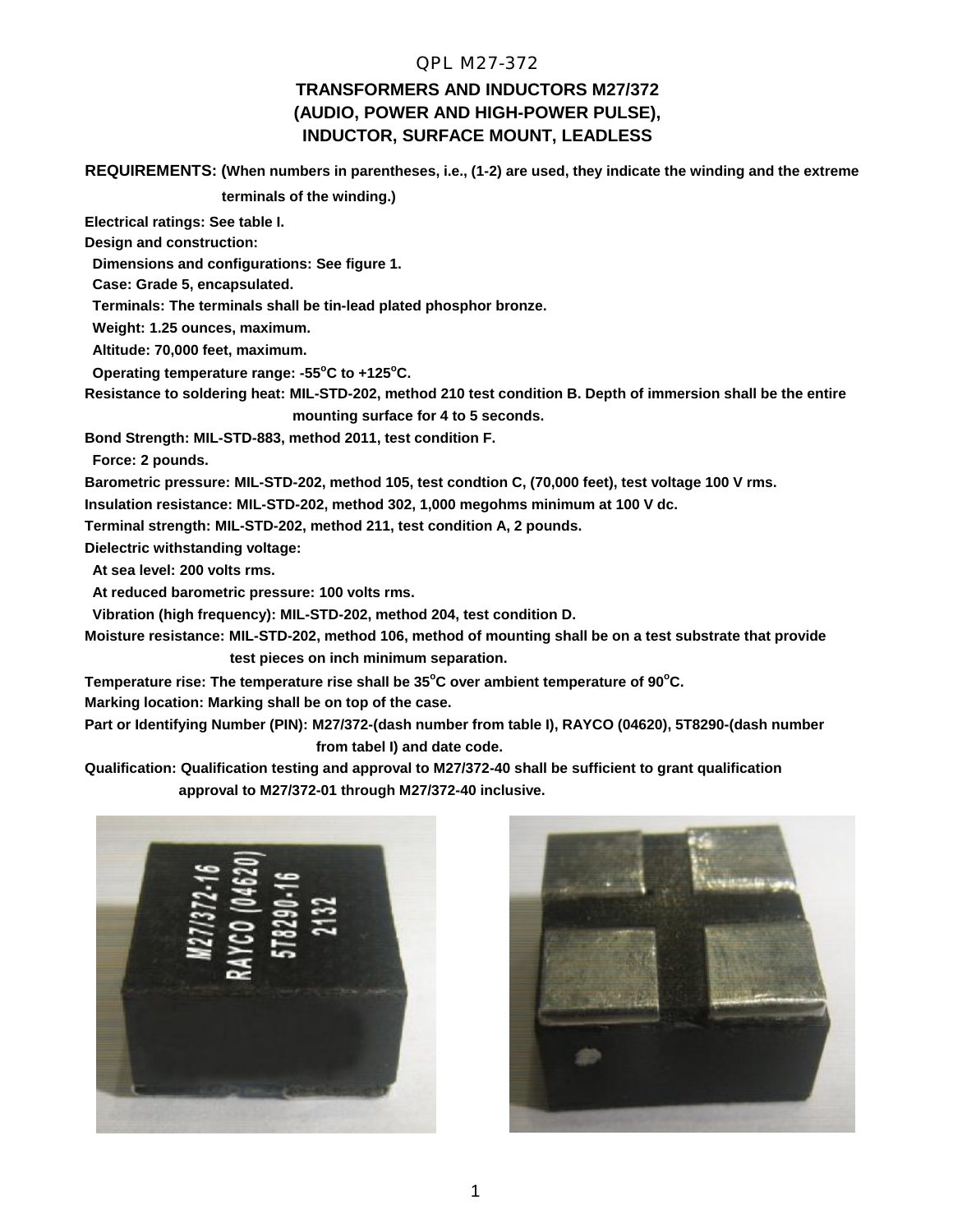## QPL M27-372

## **TRANSFORMERS AND INDUCTORS M27/372 (AUDIO, POWER AND HIGH-POWER PULSE), INDUCTOR, SURFACE MOUNT, LEADLESS**

#### **TABEL I. ELECTRICAL CHARACTERISTICS.**

|               | <b>SERIES</b>     |                |                   | <b>PARALLEL</b>   |                |                   |                  | <b>POWER</b>  |
|---------------|-------------------|----------------|-------------------|-------------------|----------------|-------------------|------------------|---------------|
| 5T8290-<br>XX | <b>INDUCTANCE</b> | <b>RATED</b>   | <b>DC</b>         | <b>INDUCTANCE</b> | <b>RATED</b>   | <b>DC</b>         | <b>CONFIGUR-</b> | <b>RATING</b> |
|               | ±10               | <b>DC</b>      | <b>RESISTANCE</b> | ±10               | <b>DC</b>      | <b>RESISTANCE</b> | <b>ATION</b>     | (mW)          |
|               | <b>PERCENT</b>    | <b>CURRENT</b> | (MAX)             | <b>PERCENT</b>    | <b>CURRENT</b> | (MAX)             |                  |               |
|               | (mH)              | (mA)           | (OHM)             | (mH)              | (mA)           | (OHM)             |                  |               |
| 01            | 0.100             | 300            | 1.60              | 0.025             | 600            | 0.400             | $\overline{A}$   | 125           |
| 02            | 0.100             | 600            | 0.96              | 0.025             | 1200           | 0.240             | B                | 250           |
| 03            | 0.100             | 780            | 0.37              | 0.025             | 1560           | 0.093             | $\mathsf C$      | 300           |
| 04            | 0.100             | 1350           | 0.21              | 0.025             | 2700           | 0.053             | D                | 450           |
| 05            | 0.250             | 200            | 3.11              | 0.062             | 400            | 0.778             | $\overline{A}$   | 125           |
| 06            | 0.250             | 400            | 1.98              | 0.062             | 800            | 0.495             | B                | 250           |
| 07            | 0.250             | 530            | 0.82              | 0.062             | 1060           | 0.205             | $\mathsf{C}$     | 300           |
| 08            | 0.250             | 930            | 0.41              | 0.062             | 1860           | 0.103             | D                | 450           |
| 09            | 0.500             | 150            | 6.14              | 0.125             | 300            | 1.535             | $\mathsf{A}$     | 125           |
| 10            | 0.500             | 300            | 3.35              | 0.125             | 600            | 0.838             | B                | 250           |
| 11            | 0.500             | 380            | 1.62              | 0.125             | 760            | 0.405             | $\mathsf C$      | 300           |
| 12            | 0.500             | 660            | 0.82              | 0.125             | 1320           | 0.205             | D                | 450           |
| 13            | 0.750             | 120            | 9.45              | 0.187             | 240            | 2.363             | $\mathsf{A}$     | 125           |
| 14            | 0.750             | 250            | 5.20              | 0.187             | 500            | 1.300             | $\overline{B}$   | 250           |
| 15            | 0.750             | 310            | 2.50              | 0.187             | 620            | 0.625             | $\mathsf{C}$     | 300           |
| 16            | 0.750             | 540            | 1.25              | 0.187             | 1080           | 0.313             | D                | 450           |
| 17            | 1.000             | 95             | 12.85             | 0.250             | 190            | 3.213             | A                | 125           |
| 18            | 1.000             | 200            | 6.90              | 0.250             | 400            | 1.725             | $\overline{B}$   | 250           |
| 19            | 1.000             | 270            | 3.37              | 0.250             | 540            | 0.843             | $\mathsf C$      | 300           |
| 20            | 1.000             | 470            | 1.87              | 0.250             | 940            | 0.468             | D                | 450           |
| 21            | 2.000             | 75             | 25.60             | 0.500             | 150            | 6.400             | $\overline{A}$   | 125           |
| 22            | 2.000             | 150            | 12.20             | 0.500             | 300            | 3.050             | B                | 250           |
| 23            | 2.000             | 190            | 6.75              | 0.500             | 380            | 1.690             | $\mathsf C$      | 300           |
| 24            | 2.000             | 330            | 3.62              | 0.500             | 660            | 0.910             | D                | 450           |
| 25            | 3.000             | 60             | 38.40             | 0.750             | 120            | 9.600             | A                | 125           |
| 26            | 3.000             | 120            | 18.30             | 0.750             | 240            | 4.580             | $\overline{B}$   | 250           |
| 27            | 3.000             | 160            | 10.12             | 0.750             | 320            | 2.530             | $\mathsf C$      | 300           |
| 28            | 3.000             | 270            | 5.50              | 0.750             | 540            | 1.380             | D                | 450           |
| 29            | 5.000             | 45             | 64.00             | 1.250             | 90             | 16.000            | A                | 125           |
| 30            | 5.000             | 90             | 30.40             | 1.250             | 180            | 7.600             | B                | 250           |
| 31            | 5.000             | 120            | 16.87             | 1.250             | 240            | 4.220             | ${\bf C}$        | 300           |
| 32            | 5.000             | 210            | 9.12              | 1.250             | 420            | 2.280             | D                | 450           |
| 33            | 7.500             | 30             | 96.00             | 1.875             | 60             | 24.000            | A                | 125           |
| 34            | 7.500             | 70             | 46.00             | 1.875             | 140            | 11.500            | B                | 250           |
| 35            | 7.500             | 100            | 25.37             | 1.875             | 200            | 6.350             | $\mathbf C$      | 300           |
| 36            | 7.500             | 170            | 13.75             | 1.875             | 340            | 3.440             | $\mathsf D$      | 450           |
| 37            | 10.000            | 20             | 128.00            | 2.500             | 40             | 32.000            | A                | 125           |
| 38            | 10.000            | 50             | 61.00             | 2.500             | 100            | 15.250            | $\sf B$          | 250           |
| 39            | 10.000            | 80             | 33.75             | 2.500             | 160            | 8.440             | C                | 300           |
| 40            | 10.000            | 140            | 18.25             | 2.500             | 280            | 4.570             | D                | 450           |